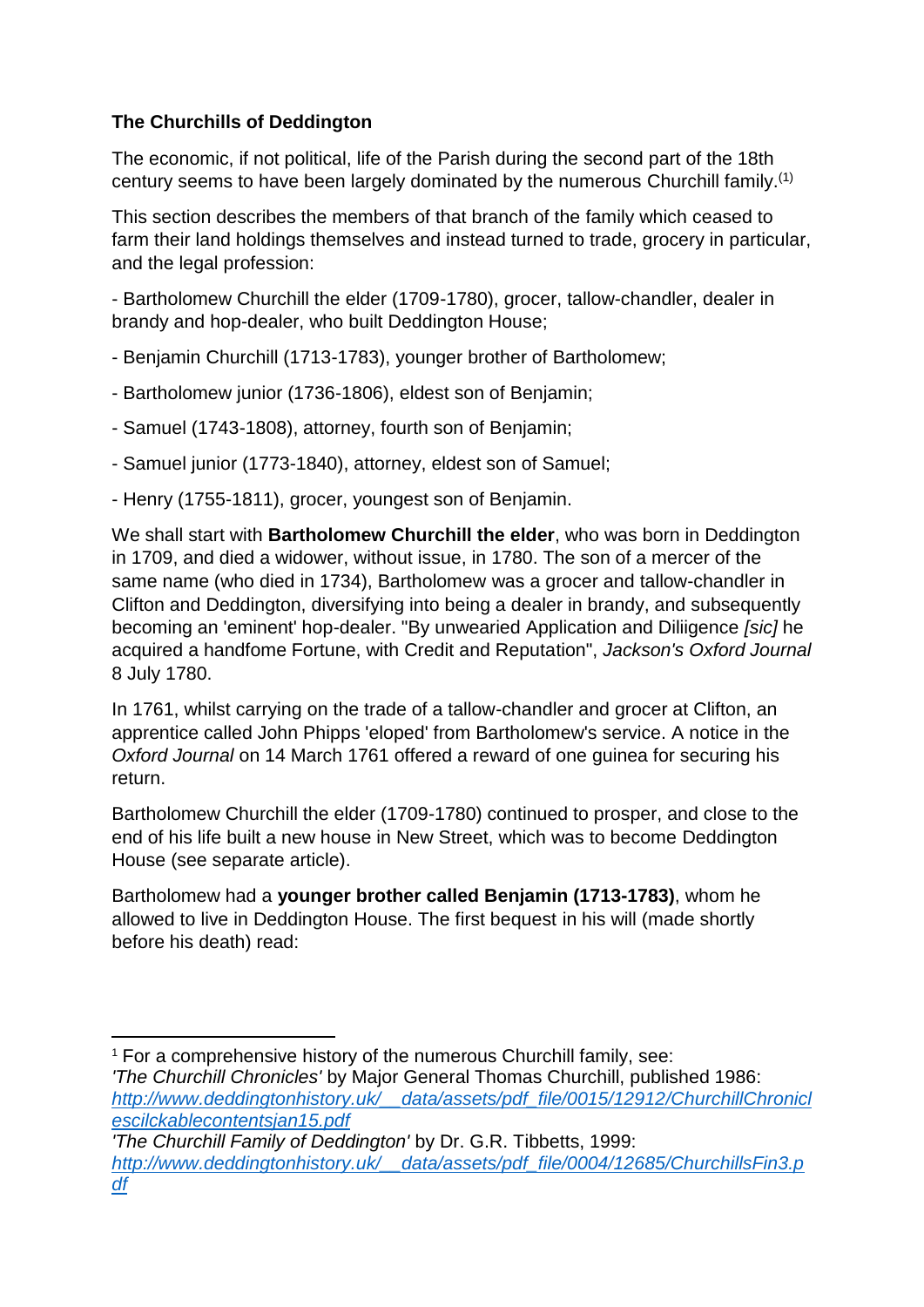*I give to my dear and only Brother Benjamin Churchill all that new built messuage or tenement he now lives in situate in Deddington aforesaid with the appurtenances to the same belonging to hold to him his heirs and assigns for ever.* (2)

As a young man Benjamin was apprenticed to a carpenter in Great Rollright, but his trade on his return to Deddington is unknown. He had eight children, 3 of whom became grocers and one, Samuel, an attorney, as discussed below.

Whether Benjamin (died 1783) remained at Deddington House after his brother Bartholomew's death in 1780 is unclear, in view of the attempts to let the house (furnished) in July 1780 and August 1782 *(post)*. Enquirers were directed to Mr. Bartholomew Churchill (Benjamin's eldest son) at Deddington in 1780 and to Mr. B. Churchill in Deddington in 1782. Although it appears Benjamin did not leave a will, Deddington House almost certainly passed to his son, Bartholomew, on his death in 1783.

Bartholomew (born 1736), the eldest son of Benjamin Churchill (1713-1783), was taken into, and ultimately succeeded to, his uncle's business. He is referred to as **Bartholomew Churchill junior** in various newspaper notices and advertisements which appeared between 1768 and 1774.

On the day before Christmas Eve 1767, Bartholomew Churchill junior was the recipient of a barely literate letter, addressed to "Moufter Chirhil deddington Groser", demanding payment of "teenn ginis" (10 guineas), to be left in Tay's Gateway, otherwise " al that you have fhal be Deftroid in a fhort time". Bartholomew placed a notice in the *Oxford Journal* offering a reward of 50 guineas for the discovery of the author(s) of such 'incendiary' letter. Unfortunately the outcome is not recorded.

The next references in *Jackson's Oxford Journal* to Bartholomew Churchill junior were 3 notices in 1770-1771 when he was acting as one of the assignees for the creditors of a bankrupt. An advertisement for a shop assistant by "B. Churchill, jun. Grocer and Tallow-Chandler, at Deddington" appeared in the newspaper on 23 May 1772.

Amongst Bartholomew junior's other business interests, an advertisement on 7 May 1774 indicates that he was behind the launch of a weekly stage coach service between Deddington and one of the London coaching inns.

Bartholomew junior (1736-1806) married Margaret Carter of Tadmarton. Their eldest son, Bartholomew (born 1768), in due course inherited Tadmarton Manor and a large sum of money under the will of Margaret's father, on condition that he took and used the surname and arms of Carter. Bartholomew Churchill Carter became an

1

<sup>&</sup>lt;sup>2</sup> Will of Bartholomew Churchill the Elder of Deddington, Gentleman, dated 14 June 1780 and proved in the Prerogative Court of Canterbury on 15 July 1780. The National Archives, ref. PROB 11/1067/262. *[http://wills.oxfordshirefhs.org.uk/az/wtext/churchill\\_002](http://wills.oxfordshirefhs.org.uk/az/wtext/churchill_002)*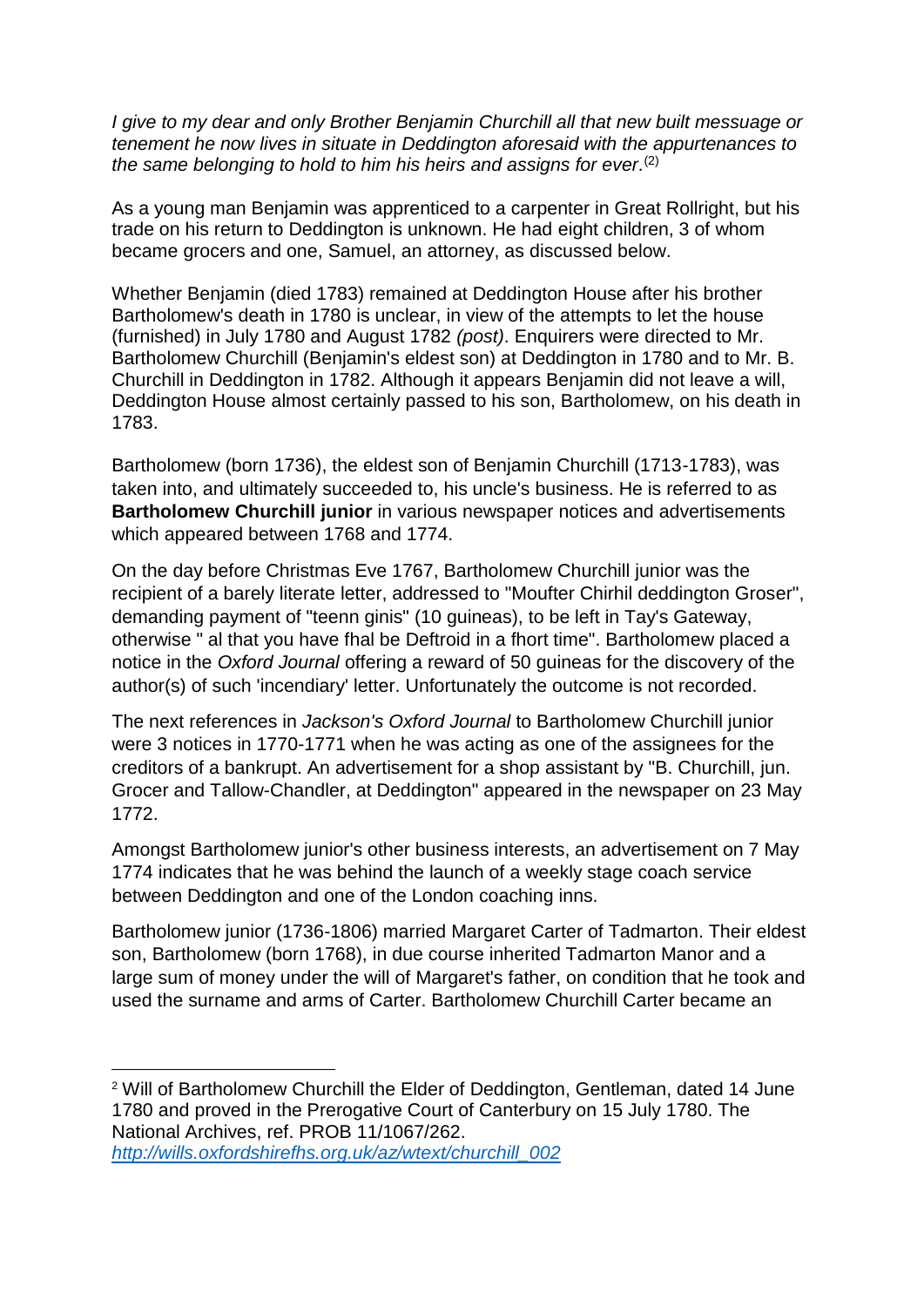attorney in London, and, as Mr. Carter, is mentioned in the advertisements for the sale or letting of Deddington House in 1793 and 1794 *(post)*.<sup>(3)</sup>

Bartholomew Churchill junior (1736-1806), nephew, became sufficiently integrated with the county gentry that he was shortlisted to become High Sheriff of Oxfordshire had he not moved to Chobham in Surrey. In November 1791 his was the third nomination in the list of gentry to be 'pricked' by George III, and in November 1792 he was second in line. His name did not go forward in November 1793, which coincided with attempts to sell Deddington House in August 1793, and to auction the house and its contents in September 1793, and an advertisement to let in April 1794 confirming that he had "left that Place" *(post)*. (4)

Another of the nephews of Bartholomew Churchill the elder (1709-1780), the fourth son of his brother Benjamin (1713-1783), was **Samuel Churchill (born 1743)**, who was an attorney. He lived in Leadenporch House in New Street, almost opposite Deddington House. He was appointed Master Extraordinary in the Court of Chancery in 1769.

Samuel (1743-1808) must have been highly successful, as frequent notices in *Jackson's Oxford Journal* evidence that he had a finger in a great many pies, including:

- an extensive conveyancing practice in Oxfordshire and the neighbouring counties, frequently teaming up with his elder brother, John Churchill of Woodstock (1740- 1796), who was a successful auctioneer;

- an extensive bankruptcy practice, per the newspaper notices;

- acting as clerk to the trustees of several turnpike trusts;

- receiving tax payments, and issuing certificates or licences, for several of the excise duties introduced by the Government in the early 1780s;

- steward of all three manors in the Parish (Duchy, Windsor and Christ Church);

- clerk to the parish Vestry;

**.** 

<sup>&</sup>lt;sup>3</sup> A notice on 21 September 1793 for the auction of Deddington House states that further particulars may be obtained from Mr. Carter in London, Mr. Churchill, Attorney, Winslow, or John Churchill, auctioneer in Woodstock. Mr. Churchill, Attorney, Winslow, was Crescens Churchill (born 1770), the second surviving son of Bartholomew and Margaret. He qualified as an attorney, and practiced as a lawyer in Winslow for a short time before becoming a Lieutenant in the Northampton Regiment of Fencibles. He died in 1797 aged *c*.27, in his will leaving everything to his father: *[http://www.winslow-history.org.uk/winslow\\_will\\_churchill1798.shtm](http://www.winslow-history.org.uk/winslow_will_churchill1798.shtm)*

<sup>4</sup> In his will dated 13 October 1800, with Codicil annexed dated 18 July 1804, and proved in the Prerogative Court of Canterbury on 28 April 1807, he is described as Bartholomew Churchill of Chobham Esquire. The National Archives, ref. PROB 11/1459/245.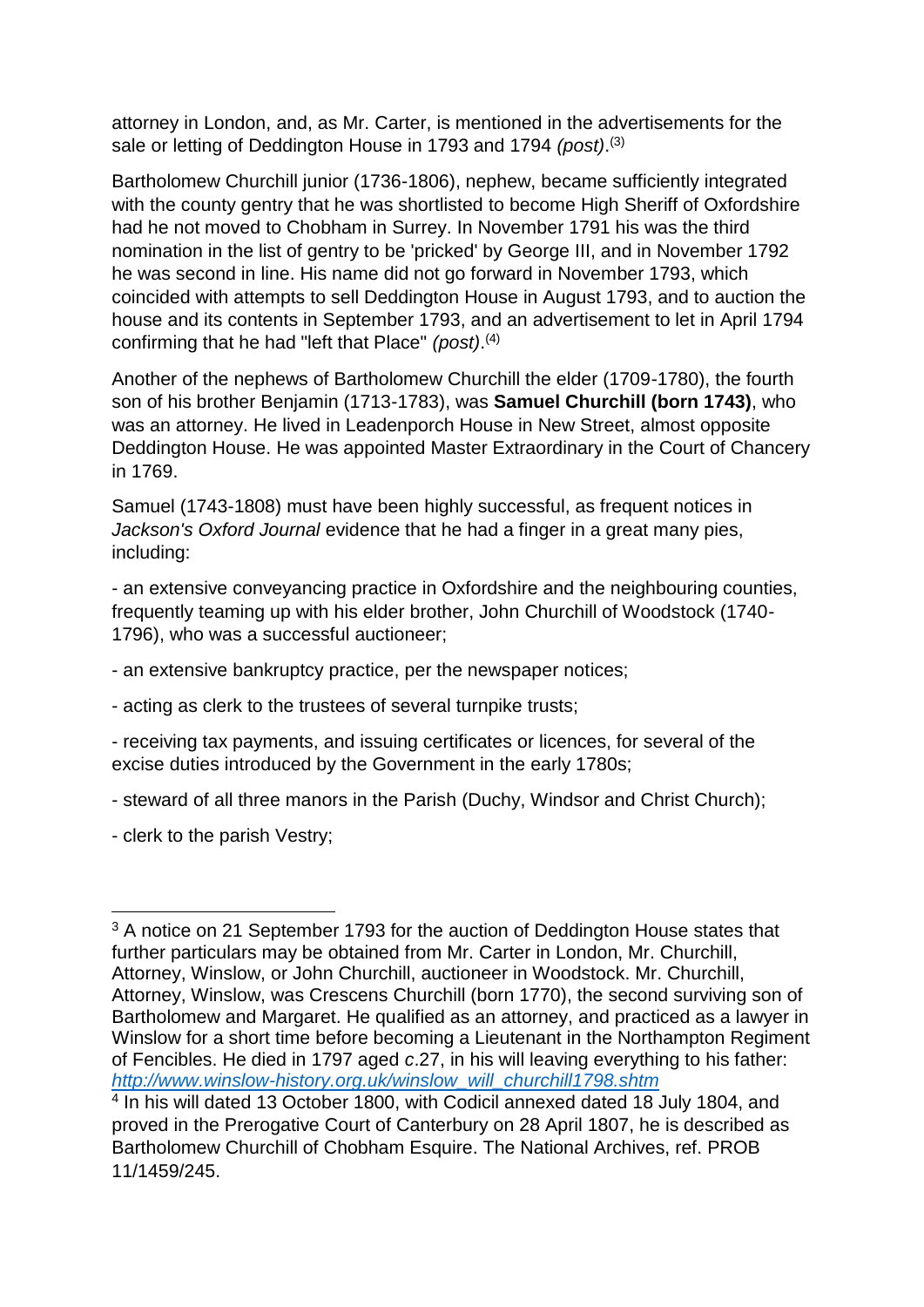- founder of the Deddington Society for the Preservation of Property (1783) and the Deddington Provident Society (1788).

At the time of the 1808 enclosure award, the year of his death.<sup>(5)</sup> Samuel Churchill senior owned 369½ acres in the Parish, including land in Clifton.

Samuel Churchill's eldest son, **Samuel Churchill junior (1773-1840)**, also became an attorney. He was appointed Clerk to the Kidlington and Deddington Turnpike Trust in 1793, and joined his father's legal practice as a partner when he came of age in 1794. (6)

At an indeterminate time Samuel Churchill junior moved into Deddington House almost opposite his father's house. Unfortunately, Samuel junior began to run up large debts, and ultimately was declared bankrupt in 1827, owing £77,000. Samuel junior's bankruptcy was not wound up until 1865, 25 years after his death. Creditors received in total little more than 5/- in the pound.

The youngest son of Benjamin Churchill (1713-1783), was **Henry (1755-1811)**, who is described as a grocer. He was party to the attempts to let Deddington House in 1782 and 1783, when he was living in Oxford, and in the mid-1780s he operated a tax office in Deddington for the payment of various government excise duties (see article on 'Excise Duties'). Henry was also the owner of the Crown and Tuns in New Street<sup>(7)</sup>

Henry, like his elder brothers, was upwardly mobile, and the lists of Oxfordshire gentry taking out Game Duty certificates published in 1794, 1798 and 1799 include Churchill, Henry, gentleman, Deddington, alongside his brother Churchill, Samuel, gentleman, Deddington.

**.** 

<sup>5</sup> The will of Samuel Churchill Esquire dated 17 April 1808, with Codicil annexed dated 18 April 1808, was proved in the Prerogative Court of Canterbury on 19 July 1808. The National Archives, ref. PROB 11/1482/163. *[http://wills.oxfordshirefhs.org.uk/az/wtext/churchill\\_001](http://wills.oxfordshirefhs.org.uk/az/wtext/churchill_001)*

<sup>&</sup>lt;sup>6</sup> The Deddington Parish Registers record that Samuel junior was baptised on 2 May 1773. The *Churchill Chronicles* are incorrect in saying he was born about 1777. <sup>7</sup> Will of Henry Churchill of Deddington, grocer, dated 8 October 1809 and proved in the Prerogative Court of Canterbury on 17 March 1812. The National Archives, ref. PROB 11/1531/256.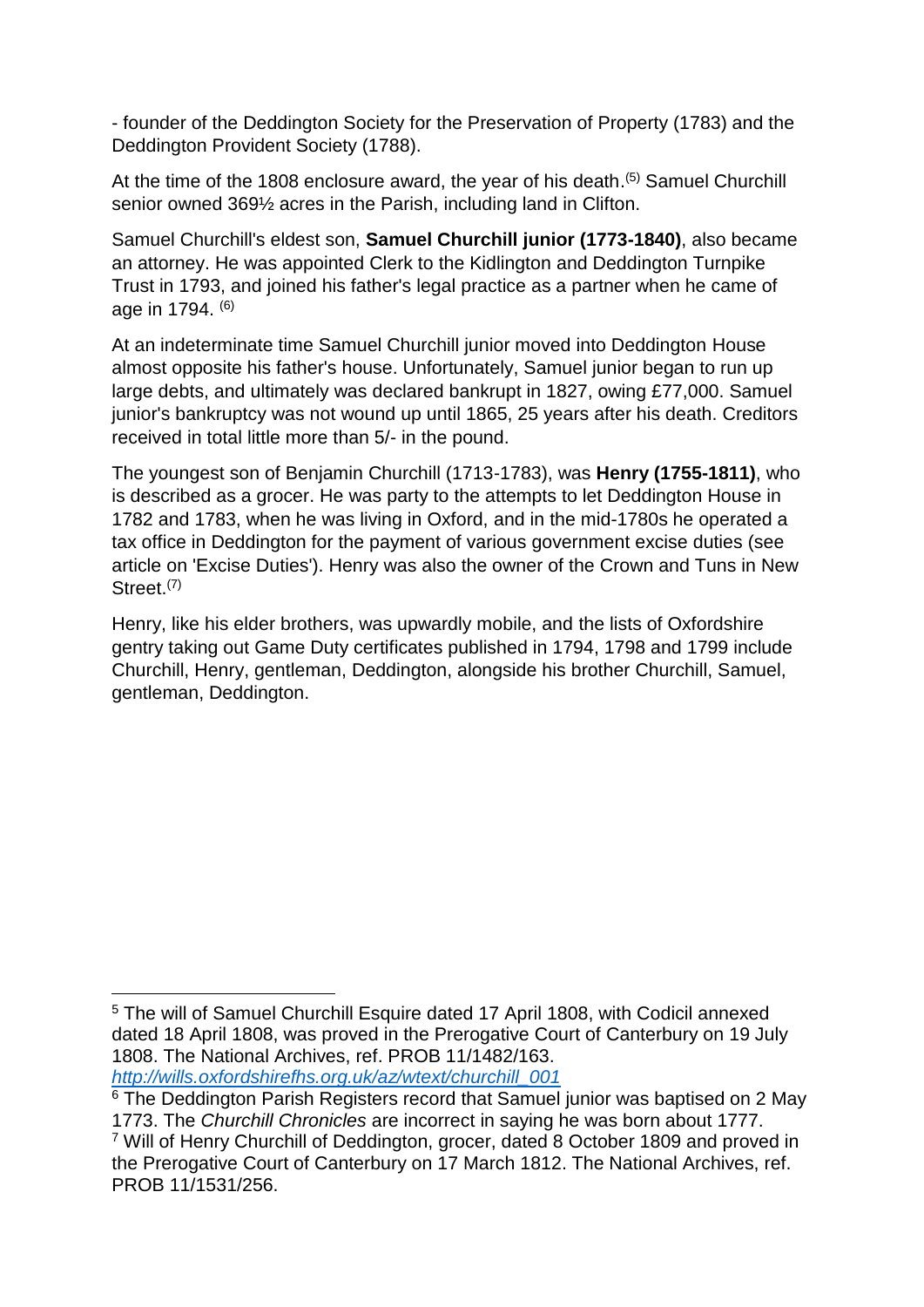# **Bartholomew Churchill the elder (1709-1780)**

#### **14 March 1761**

# **Elopement of Apprentice to Mr. Bartholomew Churchill of Clifton [and Deddington], grocer and tallow chandler. 1 guinea reward for return.**

WHEREAS JOHN PHIPPS, Apprentice to Mr. *Bartholomew Churchill*, of Clifton, in the Parifh of Dedington, in Oxfordfhire, Tallow-Chandler and Grocer, eloped from his faid Mafter's Service on Sunday the Ift of this Inftant March: *This is therefore to forwarn all Perfons*, not to employ, harbour, or conceal him after this Publication at their Peril. He is lufty made, about 20 Years of Age, near Five Feet Ten Inches high, has his own dark brown Hair, thin-faced, grey Eyes, and marked with the Small-Pox, with a Seam on his Forehead, over his right Eye: He had on when he went away a good brown ribbed Thickfet Frock, a black Waiftcoat, and good Bucfkin Breeches. Whoever will fecure him, fo that he may be brought to Juftice, fhall receive One Guinea Reward of his Mafter.

B. CHURCHILL.

[https://www.britishnewspaperarchive.co.uk/viewer/bl/0000073/17](https://www.britishnewspaperarchive.co.uk/viewer/bl/0000073/17610314/014/0003) [610314/014/0003](https://www.britishnewspaperarchive.co.uk/viewer/bl/0000073/17610314/014/0003)

# **8 July 1780**

**Obituary of Mr. Bartholomew Churchill (73) of Deddington, eminent hop-dealer (and former grocer, tallow-chandler and dealer in brandy). Succeeded in business by nephew of the same name and place.**

On Saturday laft died, at Deddington, in this County, in the Seventy-third Year of his Age, Mr. Bartholomew Churchill, an eminent Hop-Dealer, formerly a Tallow-Chandler, Grocer, and Dealer in Brandy; which Bufineffes he had refigned in favour of his Nephew, Mr. Bartholomew Churchill, of the fame Place, who now alfo fucceeds him in the Hop Trade. By unwearied Application and Diliigence *[sic]* he acquired a handfome Fortune, with Credit and Reputation.

[https://www.britishnewspaperarchive.co.uk/viewer/bl/0000073/17](https://www.britishnewspaperarchive.co.uk/viewer/bl/0000073/17800708/012/0003) [800708/012/0003](https://www.britishnewspaperarchive.co.uk/viewer/bl/0000073/17800708/012/0003)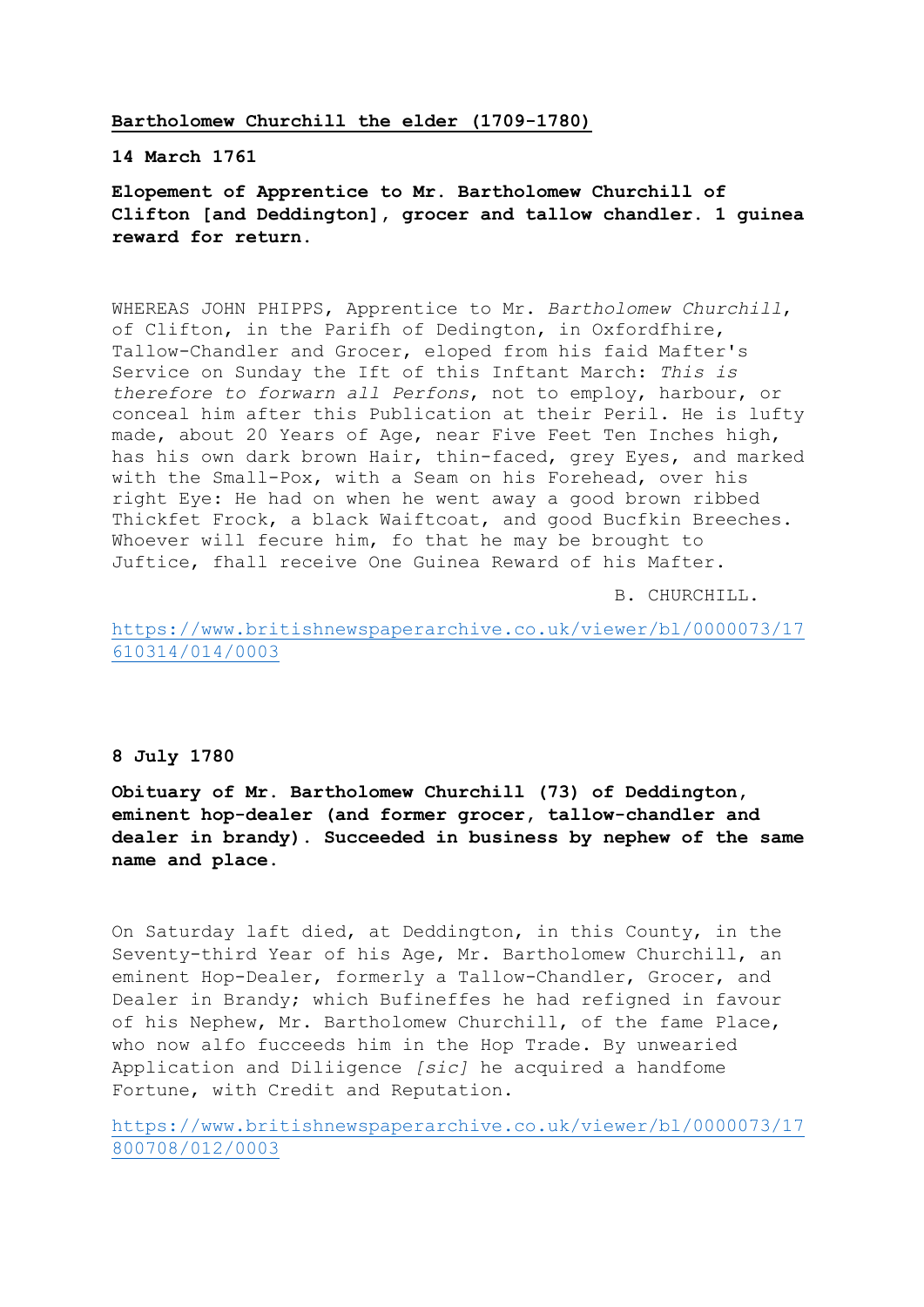#### **Bartholomew Churchill junior (1736-1806)**

# **9 January 1768**

**Notice by Bartholomew Churchill, jun., grocer and tallow chandler, Deddington, offering 50 guineas reward for information leading to discovery of author of incendiary letter demanding 10 guineas under threat of destruction of all his property.**

Whereas an incendiary Letter was picked up on the 23d of December laft, near the Houfe of Bartholomew Churchill, Grocer and Tallow Chandler, at Deddington in the County of Oxford, containing the Words and Marks following, viz,

"For Moufter Chirhil deddington Groser

"Moufter Chirhill you muft poot teenn ginis in a paper "and poot it in the further moft buntt hol in teas gate way on "the left and fide if you do not do it al that you have fhal "be Deftroid in a fhort time and if ane whon watches they fhal "loos there Lives and if you fhew this or lit be knwon it fhal "be the worfe for you and we will be Revenged of you there wil "be more that fhal be ferved fo for if the we moft and wil "have what we want you poot ther no wenfday and let it be "untill fetch."

In order therefore to difcover the Author or Authors, Writer or Writers of the faid incendiary Letter, I hereby promife a Reward of FIFTY GUINEAS to the Perfon or Pefons who fhall make fuch Difcovery, fo as the Offender or Offenders may be brought to Juftice, to be paid on his or their Conviction: As Witnefs my Hand,

BARTHOLOMEW CHURCHILL, jun.

Deddington, Jan. Ift, I768.

N.B. *The above Advertifement was fent for our laft Week's Journal; but by an unlucky Accident did not come to Hand till laft Monday.*

[https://www.britishnewspaperarchive.co.uk/viewer/bl/0000073/17](https://www.britishnewspaperarchive.co.uk/viewer/bl/0000073/17680102/005/0002) [680102/005/0002](https://www.britishnewspaperarchive.co.uk/viewer/bl/0000073/17680102/005/0002)

#### **28 April 1770**

**Notice to debtors of William Barker of the Red Lion in Banbury, a bankrupt. Assignees in bankruptcy Mr. Hawtyn of Banbury and Mr. B[artholomew] Churchill, junior of Deddington. Attorney, Mr. Churchill of Deddington.**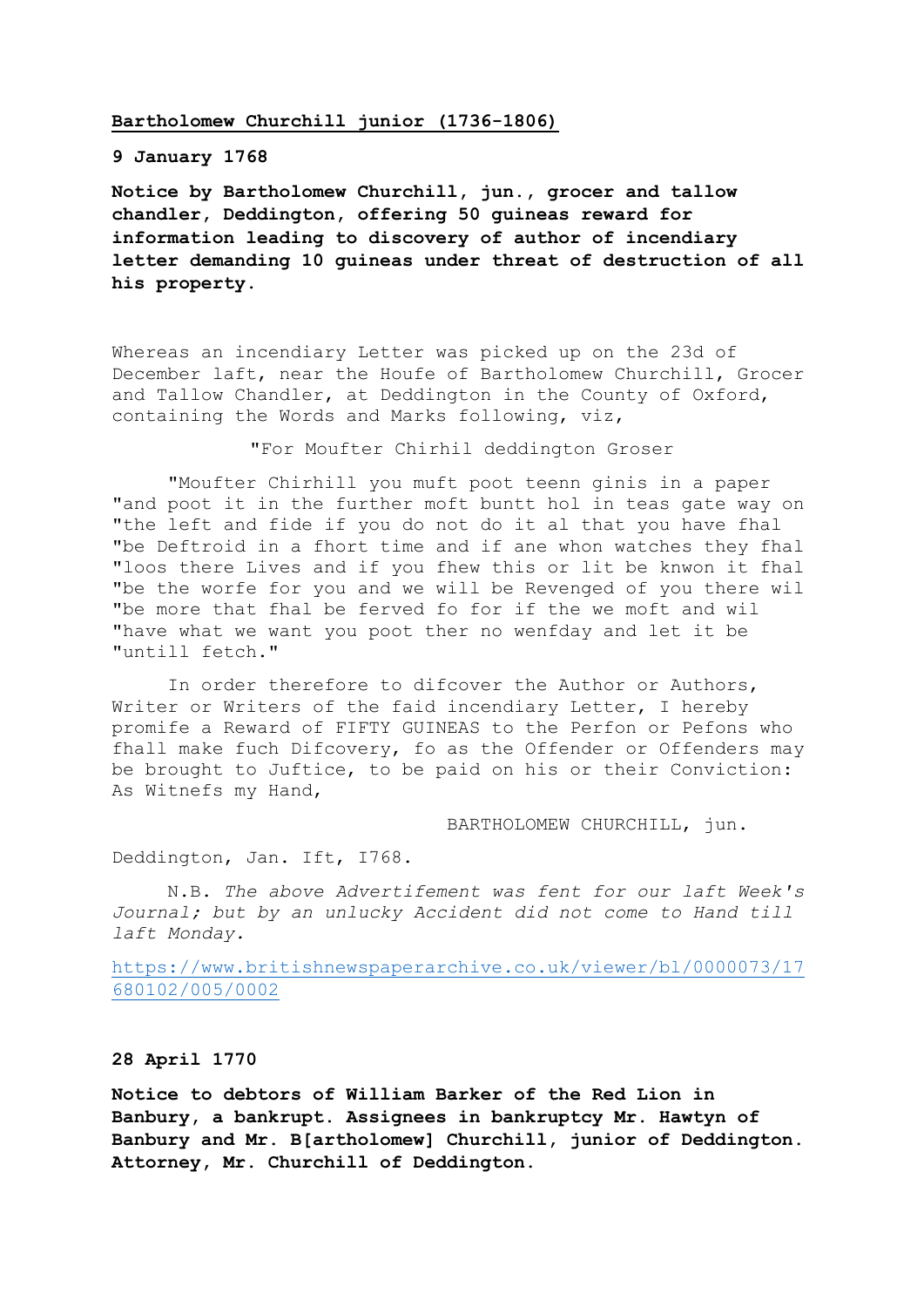All Perfons indebted to the Eftate and Effects of Mr. WILLIAM BARKER, of the Red Lion Inn in Banbury, Oxfordfhire, a Bankrupt, are hereby required to pay their refpective Debts to the Affignees under the Commiffion, Mr. Hawtyn of Banbury, and Mr. B. Churchill, junior, of Deddington; or to Mr. Churchill, Attorney at Law in Deddington aforefaid, who is duly authorized by the Affignees to receive and recover the fame.

[https://www.britishnewspaperarchive.co.uk/viewer/BL/0000073/17](https://www.britishnewspaperarchive.co.uk/viewer/BL/0000073/17700428/005/0002?browse=true) [700428/005/0002?browse=true](https://www.britishnewspaperarchive.co.uk/viewer/BL/0000073/17700428/005/0002?browse=true)

#### **23 May 1772**

**Advertisement for a shop assistant by B. Churchill, jun. Grocer and Tallow-Chandler, at Deddington.**

WANTED, - A Man of good Character, who has served an Apprenticeship to a Grocer and Tallow-Chandler, or a Grocer only. He muft be Mafter of packing up Goods, active and civil in the Shop, and willing to confine himself to it; and find Sureties for his Honefty. Enquire of B. Churchill, jun. Grocer and Tallow-Chandler, at Deddington.

[https://www.britishnewspaperarchive.co.uk/viewer/bl/0000073/17](https://www.britishnewspaperarchive.co.uk/viewer/bl/0000073/17720523/006/0003) [720523/006/0003](https://www.britishnewspaperarchive.co.uk/viewer/bl/0000073/17720523/006/0003)

# **7 May 1774**

**Advertisement for weekly Stage Waggon between Deddington and London launched by B. Churchill, Junior.**

NOTICE is hereby given, That a STAGE WAGGON fets out from Deddington, in Oxfordfhire, every Friday Morning, to the Oxford Arms, in Warwick Lane, London, through Blechington, Iflip, Wheatley, Tetfworth, Stoken Church, the two Wickhams, Beaconsfield, Uxbridge, &c. - Takes in loading for Deddington and the Neighbourhood, and returns from London the fame Road every Monday, and arrives at Deddington on Wednefdays. - Takes up Goods and Paffengers on any Part of the Road, and will call at convenient Places for that purpofe; but will not be anfwerable for Money, Bills, Plate, Jewels &c. unlefs entered and paid for as fuch. - This Stage is intended to be continued under the Direction of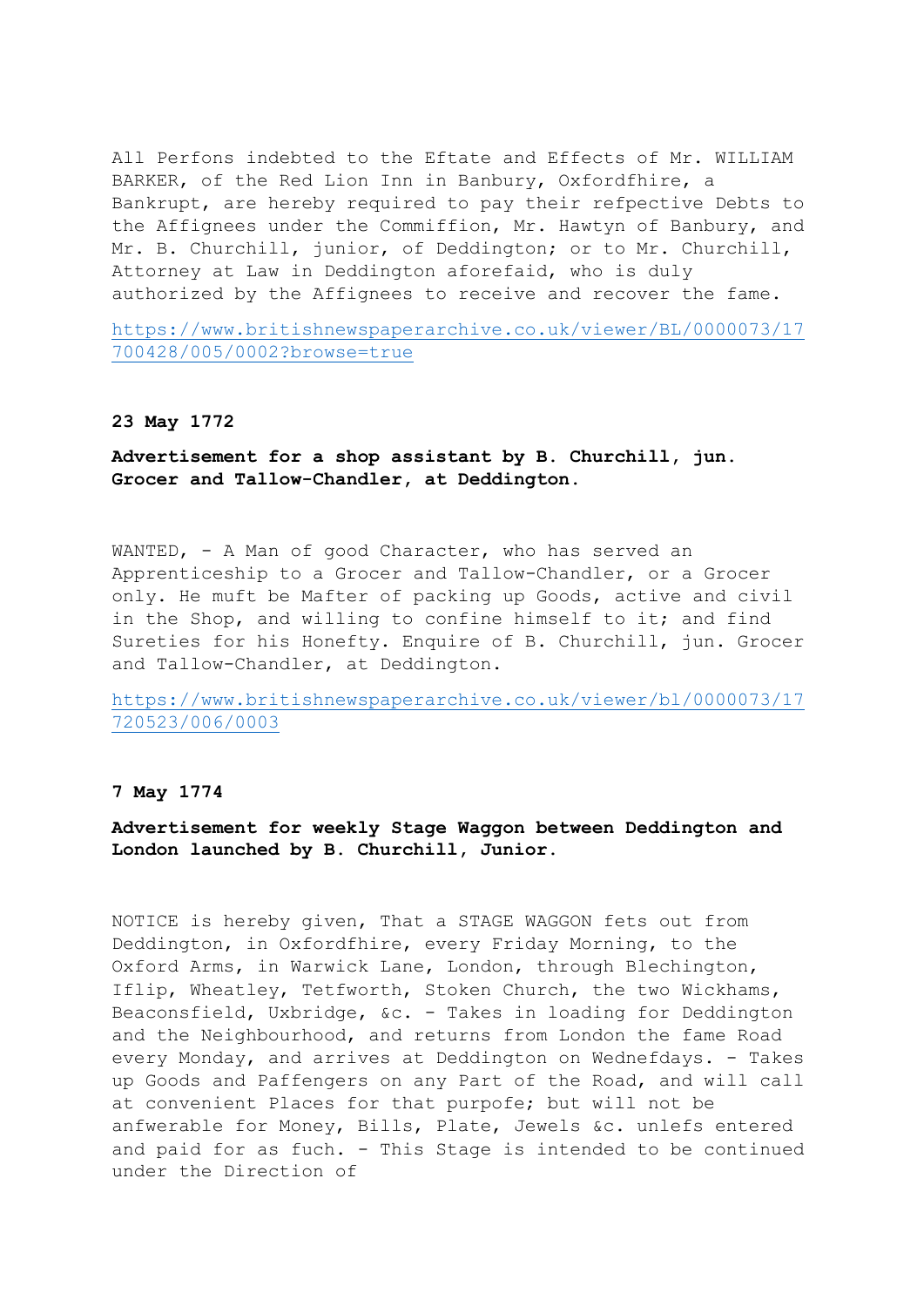April 28, I774. B. CHURCHILL, Junior.

[https://www.britishnewspaperarchive.co.uk/viewer/bl/0000073/17](https://www.britishnewspaperarchive.co.uk/viewer/bl/0000073/17740507/006/0002) [740507/006/0002](https://www.britishnewspaperarchive.co.uk/viewer/bl/0000073/17740507/006/0002)

# **19 November 1791**

**Nominations for High Sheriff of Oxfordshire. Third nomination Bartholomew Churchill of Deddington.**

On Saturday laft the following three Gentlemen, for each County, were nominated for the Office of Sheriff for the enfuing Year.

Oxfordfhire - Thomas Willetts, of Caverfham; John Caillaud, of Afton; Bartholomew Churchill, of Deddington, Efqrs.

[https://www.britishnewspaperarchive.co.uk/viewer/bl/0000073/17](https://www.britishnewspaperarchive.co.uk/viewer/bl/0000073/17911119/003/0001) [911119/003/0001](https://www.britishnewspaperarchive.co.uk/viewer/bl/0000073/17911119/003/0001)

#### **17 November 1792**

**Nominations for High Sheriff of Oxfordshire. Second nomination Bartholomew Churchill of Deddington.**

*Nomination for the Office of Sheriff, for the Year I793.*

Oxfordfhire. - John Caillaud, of Afton, Efq. Bartholomew Churchill, of Deddington, Efq. William Lowndes Stone, of Brightwell, Efq.

[https://www.britishnewspaperarchive.co.uk/viewer/bl/0000073/17](https://www.britishnewspaperarchive.co.uk/viewer/bl/0000073/17921117/006/0002) [921117/006/0002](https://www.britishnewspaperarchive.co.uk/viewer/bl/0000073/17921117/006/0002)

#### **Samuel Churchill (1743-1808)**

**18 November 1769**

**Judicial appointment for Mr. Samuel Churchill, Attorney, of Deddington.**

The Right Honourable the Lord Chancellor has been pleafed to appoint Mr. Samuel Churchill, of Deddington in this County, a Mafter Extraordinary in the High Court of Chancery.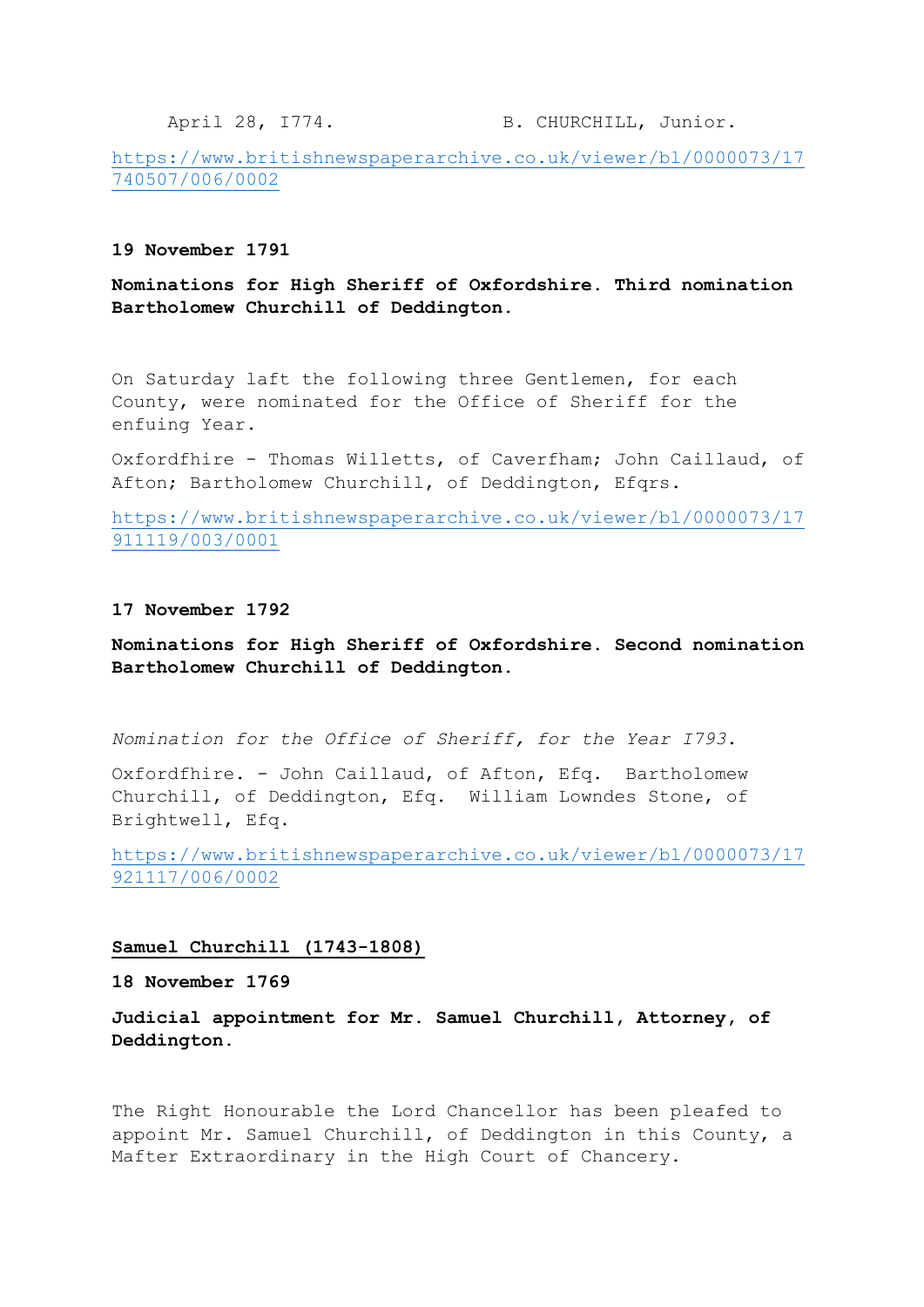[https://www.britishnewspaperarchive.co.uk/viewer/bl/0000073/17](https://www.britishnewspaperarchive.co.uk/viewer/bl/0000073/17691118/011/0003) [691118/011/0003](https://www.britishnewspaperarchive.co.uk/viewer/bl/0000073/17691118/011/0003)

# **28 March 1795**

Aynho Division of the Burford, Chipping Norton, Banbury, Stow, and Aynho Turnpike Roads. Notice of adjourned meeting of Trustees at the Alfred's Head at Aynho Wharf, for the purpose of separately letting by auction the Tolls arising at the Swerford Heath Gate and the Clifton Bridge Gate. Samuel Churchill, Clerk to the Trustees, Deddington.

Repeated 25 April 1795.

[https://www.britishnewspaperarchive.co.uk/viewer/bl/0000073/17](https://www.britishnewspaperarchive.co.uk/viewer/bl/0000073/17950328/006/0001) [950328/006/0001](https://www.britishnewspaperarchive.co.uk/viewer/bl/0000073/17950328/006/0001)

## **Henry Churchill (1755-1811)**

# **13 September 1794**

GAME DUTY.

A LIST of the feveral PERSONS to whom CERTIFICATES at £3 3s. are granted under the Act of 3Ift George III for the Year I794.

Lengthy list includes:

Churchill, Samuel, Gent. Deddington.

Churchill, John, Woodftock.

Churchill, Benjamin, Ditto.

Churchill, Henry, Gent. Deddington.

Latham, Robert, Clifton.

Prickett, Andrew, Clifton.

[https://www.britishnewspaperarchive.co.uk/viewer/BL/0000073/17](https://www.britishnewspaperarchive.co.uk/viewer/BL/0000073/17940913/014/0004?browse=true) [940913/014/0004?browse=true](https://www.britishnewspaperarchive.co.uk/viewer/BL/0000073/17940913/014/0004?browse=true)

*Other references to the Churchill family may be accessed by word searching the Index or the Compendium.* 

*Transcripts of the advertisements for the letting, or sale, of Deddington House mentioned above may be found in a separate article on 'Deddington House'.*